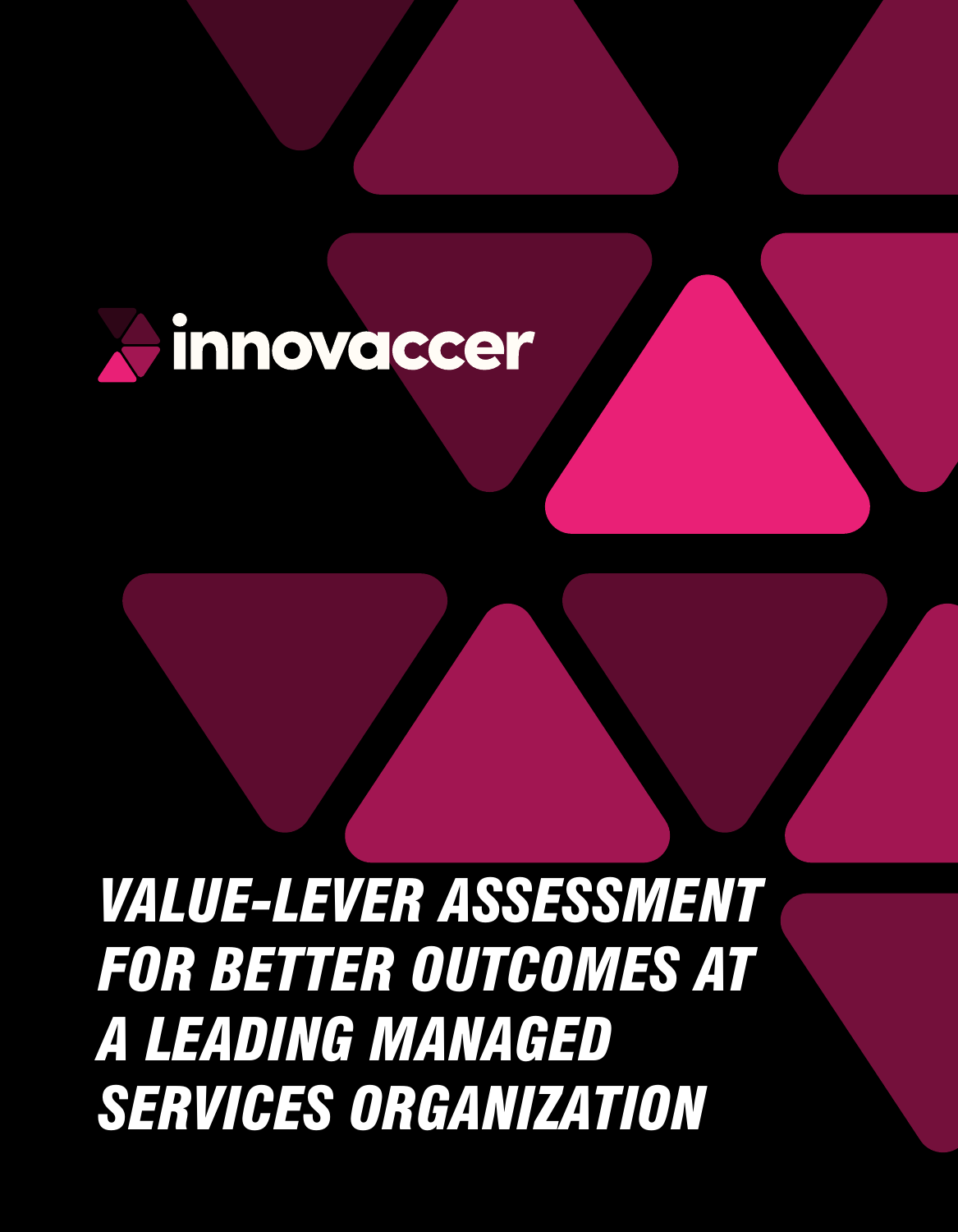*A leading physician services and population health organization engaged Innovaccer's consulting services for a rapid diagnostic exercise to identify the major drivers of overall medical costs. Four levers were shortlisted for analysis that were found to be the most critical in driving performance outcomes at the organization. Out of the four levers, referral management through specialist tiering was uncovered as a lever with the highest impact, with a potential savings upwards of \$90M that could be generated. As a result of the value assessment, the organization was able to identify the Diagnosis Related Grouping (DRG) with the largest episodic cost variance and associated specialists.*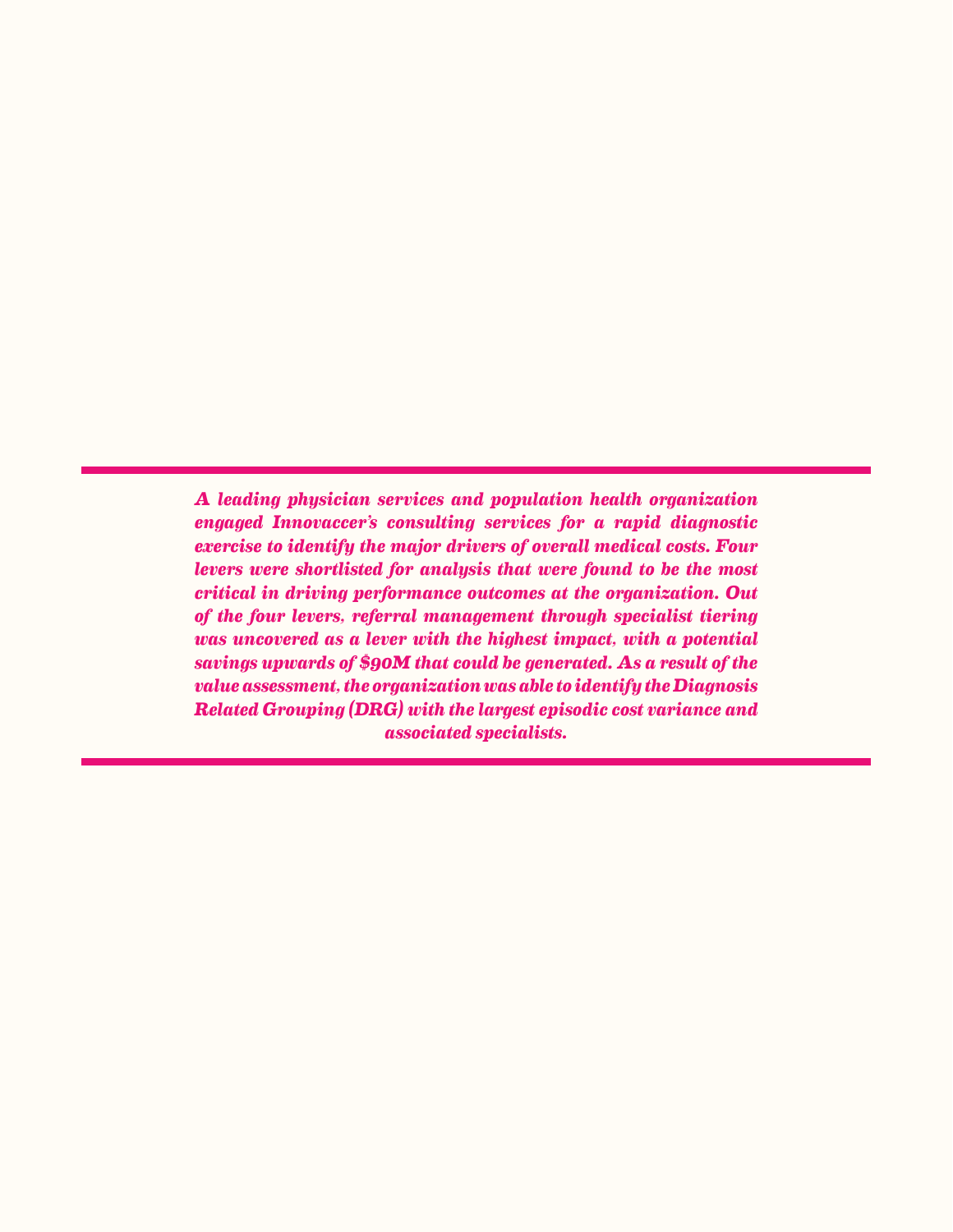### *OVERVIEW*

Healthcare organizations across the US are struggling to tap into the right opportunities to enhance their clinical, financial, billing, quality and other administrative operations. They face complications in identifying the factors that they need to focus on to improve their population health management activities. From scheduling patient appointments to reporting on patients' health conditions, the US healthcare system needs a systematic overhaul of their care management processes.

A leading physician services and population health MSO based out of the southern metropolitan area of the US focused on providing innovative, high quality, sustainable population health management solutions for payers, employers and accountable care organizations, was looking to identify the major levers responsible for generating the most cost savings for one of their ACO customers. The organization has a network of several hundred physicians, a fully functional care coordination team, two laboratories, and 50+ physical locations, managing over 300,000 lives across several payer contracts.

# *ENGAGING INNOVACCER'S CONSULTING SERVICES TEAM ENABLED THE MSO TO FOCUS ON THE KEY LEVERS IMPACTING SAVINGS*

Innovaccer's consulting services team has conceptualized 12 value levers that identify the top areas of focus for a healthcare organization to achieve success in its journey of value-based care. These levers address six main dimensions relating to managing overall healthcare costs - Cost and Utilization, Network, Contract, Quality, Risk and Attribution mix. Evidently, each health care organization will have a varied focus and priority placed on each lever and Innovaccer's consulting team aims to customize the analysis to target levers that hold most impact and value to each customer accordingly.

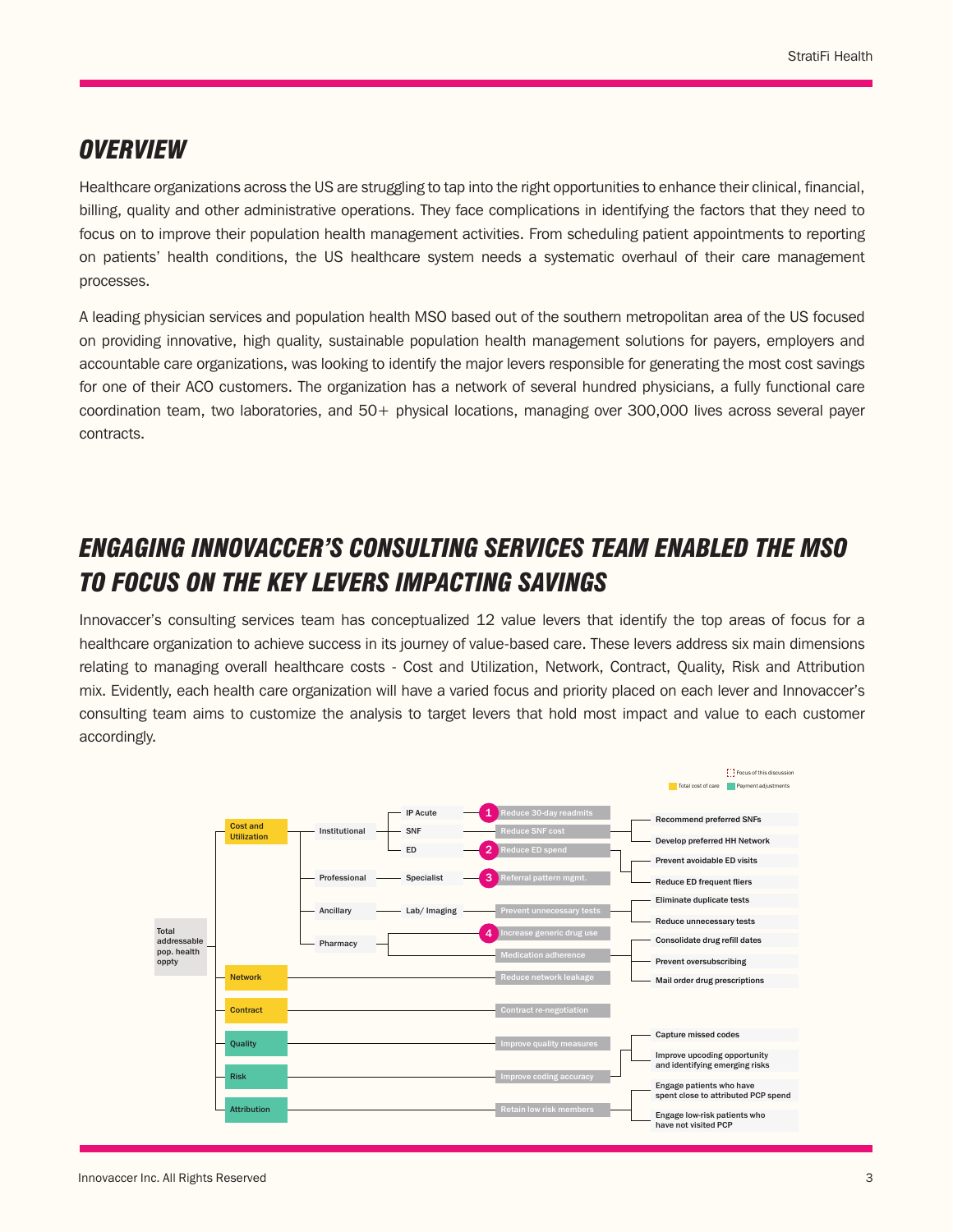To that effect, Innovaccer worked with the MSO to assist an ACO customer to identify the key value-based levers that were affecting their overall costs and outcomes in its value-driven efforts. Innovaccer's consulting services team thus worked on enabling the MSO to identify and focus on the top 4 levers out of a total of 12 by analyzing the performance diagnostics and improvement strategies, thus identifying the potential recurring opportunity of more than \$100M annually for a population of more than 300,000 managed lives. The 4 levers identified were:

#### Referral pattern management

High episodic cost variability across episodes in the upper half of the cost distribution presented more than \$90M in savings potential.

#### Reducing ED expenditure

An additional approximate \$10M in savings were identified through ED utilization reduction, of which a third had already been captured through the use of InCare and adoption of ED care protocols.

#### Reducing 30-day IP readmissions

Due to near-optimal readmission rate that the ACO was already performing at, IP readmission was estimated to be a lower value lever at  $\sim$  \$2M in uncaptured value.

#### Increasing generic drug utilization

Given that generic utilization was at 80% of total scripts, the substitution of 2% of brand name drugs to generic and another 2% to lower-cost brand alternatives was expected to yield  $\sim$ \$1M in savings.

With over 90% cost savings stemming from referral pattern management alone, the natural focus was on this key lever.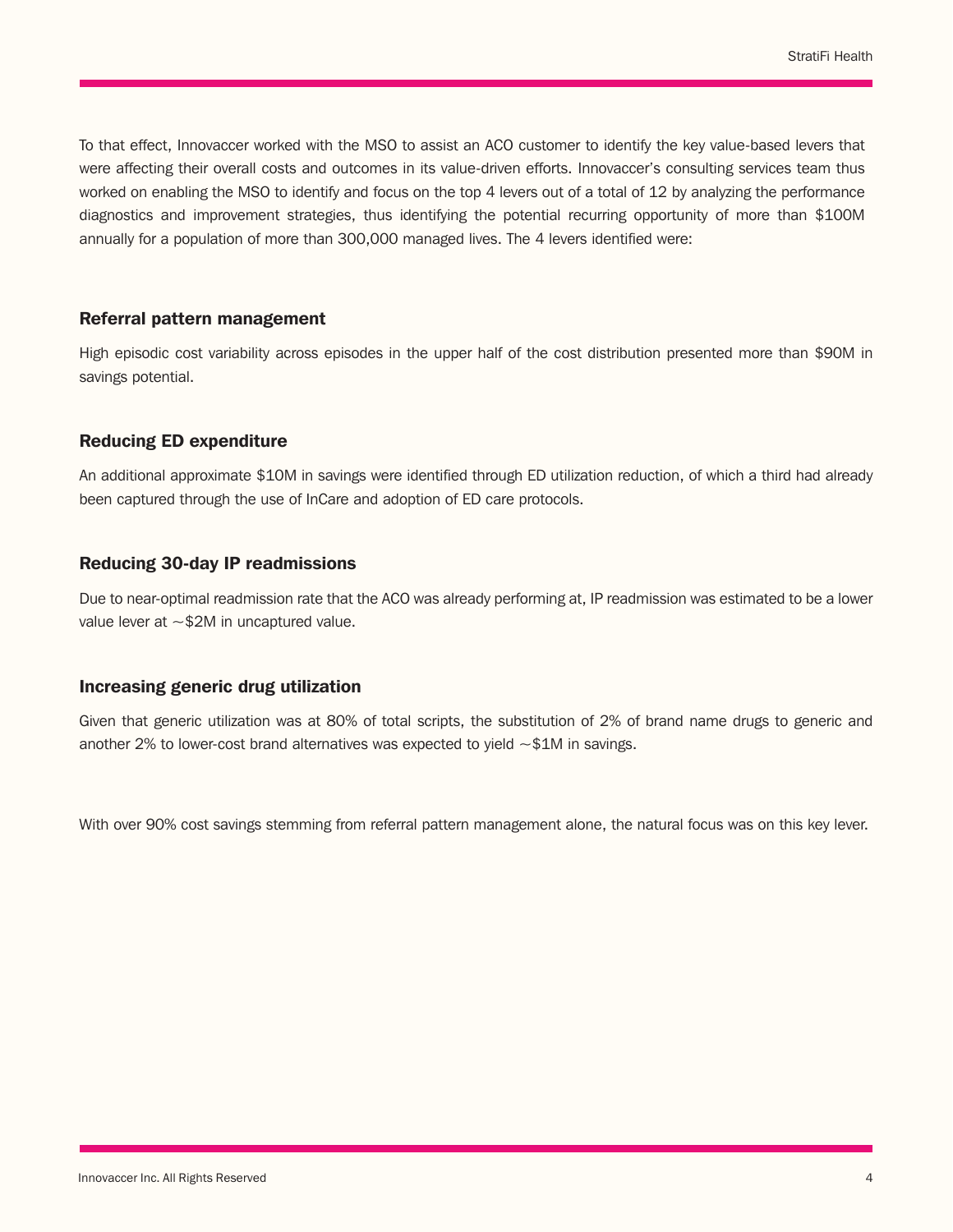# *TARGETING REFERRAL PATTERN MANAGEMENT AS A NEAR-TERM COST CONTAINMENT INITIATIVE*

After deep analysis of claims data, the data revealed referral management to be the most significant value lever generating the most cost savings opportunity. The MSO drove their focus on a singular metric, DRG-470, Major Joint Replacement or Reattachment of Lower Extremity, to analyze the cost savings opportunity in this lever. They started their analysis by looking at the specialists offering this service in their network and analyzing the overall costs of every such procedure. The cost was segregated into two major cost segments - Facility Cost and Professional Cost.

With the help of InGraph, they were able to identify both types of costs for every DRG-470 procedure and had a holistic view of the top cost drivers among the referred providers. In order to calculate the savings, a tiering scenario was simulated, moving the episodic costs of the top percentile to a lower percentile.

The analytics on claims data and InGraph was enabled using AWS Redshift and AWS EMR. The semi-structured data was loaded into Redshift, and through ELT pipelines was standardized Once the data was in the right format and with the desired data quality, analytical jobs were executed on the data. These analytics were executed using Apache Spark on AWS EMR which helped in outcome generation in mere hours.

The analysis revealed that the top 10 episodes were responsible for about 25% of the overall projected annual savings, with the greatest opportunities to move the needle lying in respiratory, sepsis and orthopedic episodes.

Specialist tiering was further conducted to generate a list of preferred specialists by quality and cost, with the objective to present the information to PCPs at the point of care through InNote, enabling PCPs to recommend specialists who were known for lower costs and better quality. With InNote, they could have the exact view of their network and identify the exact point of care steps that needed to be taken.

## *CONCLUSION*

After conducting a rapid sizing exercise of the value levers, we uncovered that the largest opportunity for the ACO was in improving referral management, which should impact close to 90% of the projected savings. Out of that, the top 10 episodes contributed to about 25% of overall projected annual savings, with the greatest opportunities to move the needle lying in respiratory, sepsis and orthopedic episodes.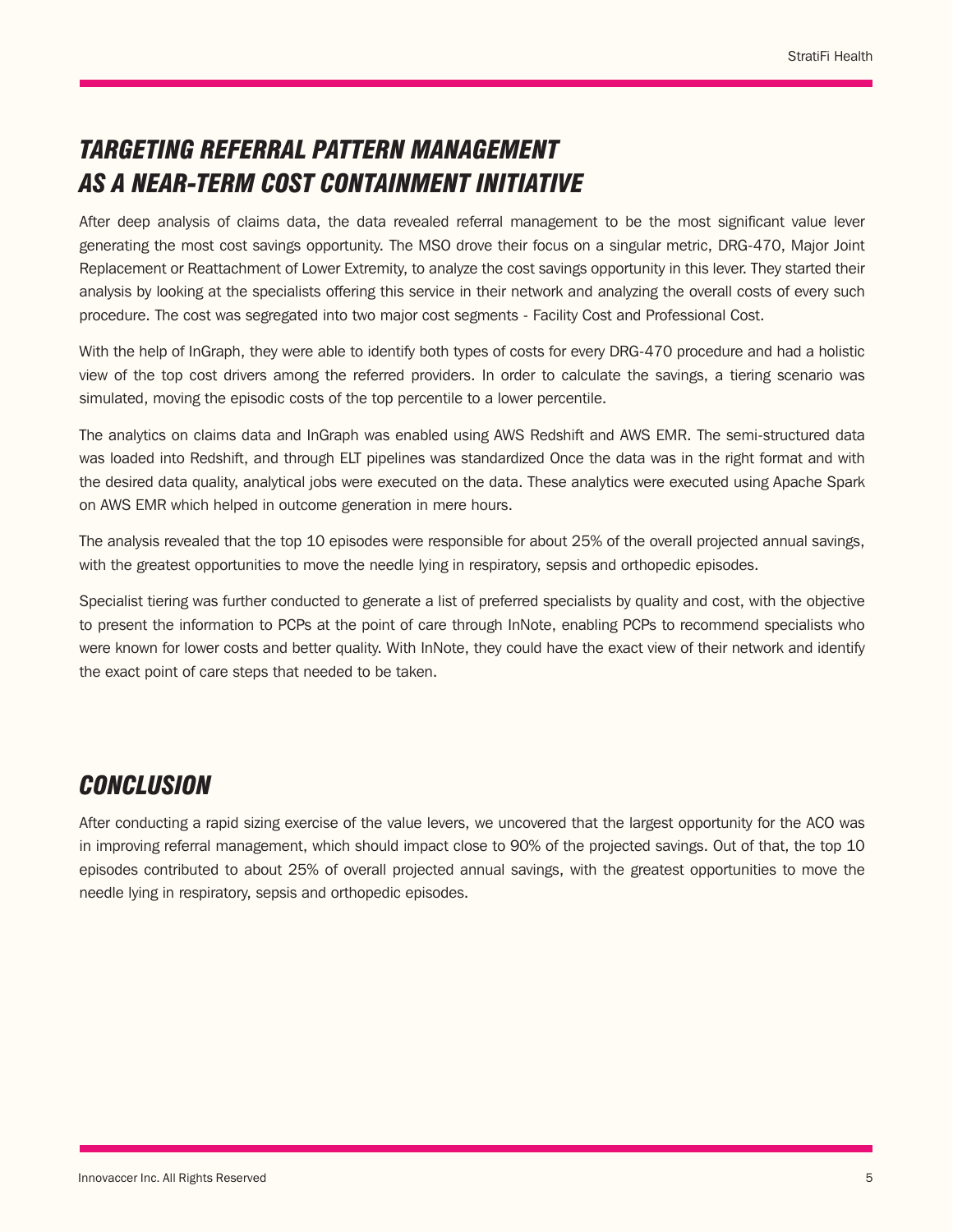# *ABOUT INNOVACCER*

Innovaccer Inc. is a leading healthcare data activation company making a powerful and enduring difference in the way care is delivered. Innovaccer's aim is to make full use of all the data our industry has worked so hard to collect by righting the wrongs, doing away with long-standing problems and replacing them with ideal solutions. The Gartner and KLASrecognized products have been deployed all over the US across more than 500 locations, letting over 10,000 providers transform care delivery and work as one. The data activation platform has been delivering value to several institutions, governmental organizations, and several corporate enterprises such as Mercy ACO, StratiFi Health, UniNet Healthcare Network, Catalyst Health Network, Hartford Healthcare, and Osler Health Network. Innovaccer is based in San Francisco and has offices all over the United States and Asia.

For more updates, visit www.innovaccer.com.